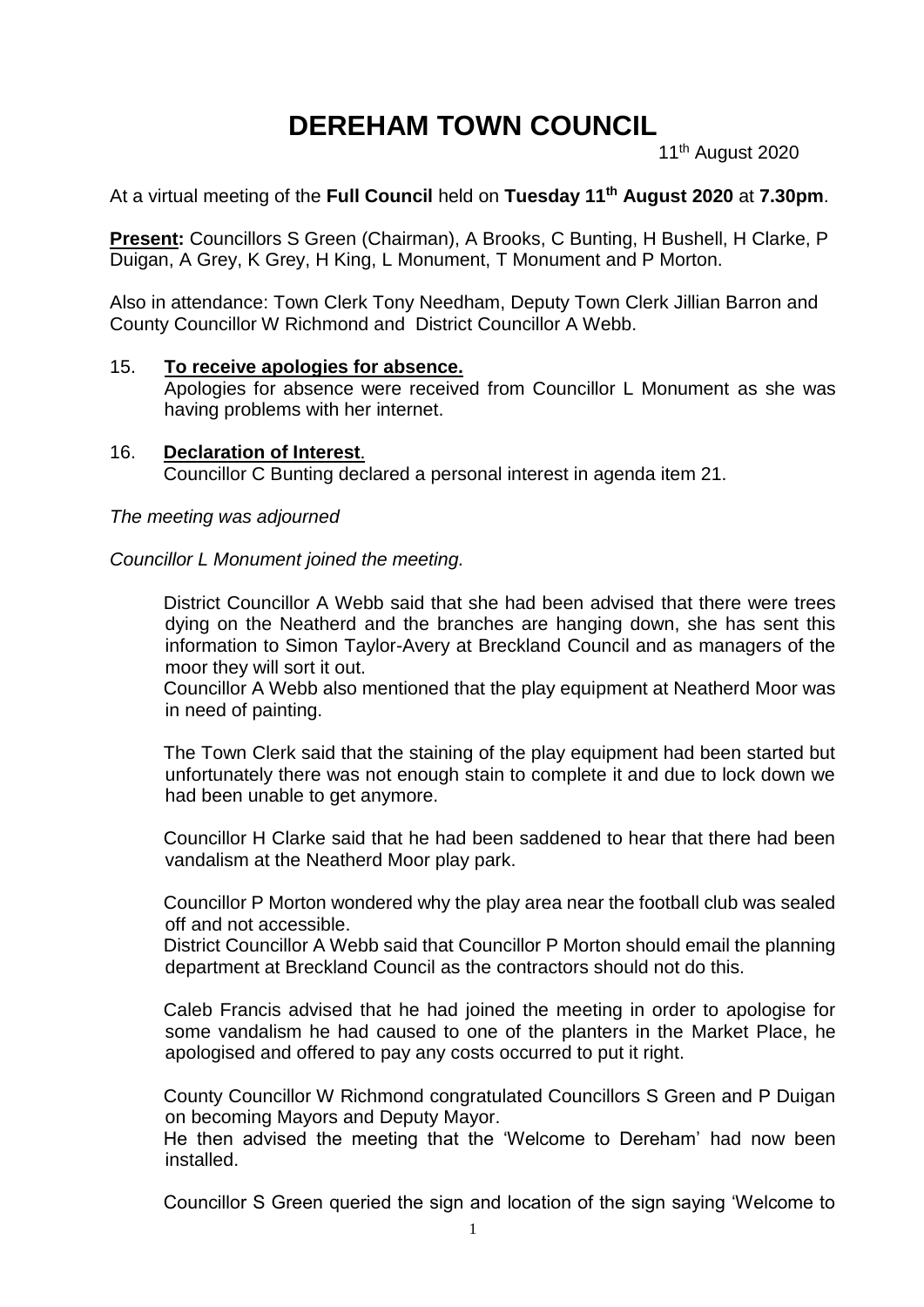Derehm/Toftwood.

Councillor P Duigan said that he still has his £6000 to spend on Highways improvements, although he has had one request for a 'Hedgehog Crossing' on Stone Road. He said that he thought that Councillor C Bunting had asked for something but he could not remember what that was.

Councillor C Bunting said that it was traffic calming survey and signs.

County Councillor W Richmond said that this would come under the Parish Partnership Scheme.

# *The meeting resumed*

17. To receive, confirm as correct and sign the minutes of the virtual **Full Council**  meeting held on **Tuesday 14th July 2020.**

Proposed by Councillor S Green the minutes of the virtual Full Council meeting Tuesday 14th July 2020 were approved.

18. To receive, confirm as correct and sign the minutes of the virtual **Annual Town**  meeting held on **Tuesday 28th July 2020.**

Proposed by Councillor S Green, the minutes of the virtual Annual Town meeting Tuesday 28th July 2020 were approved subject to Councillor H King being added as attending.

#### 19. To receive as correct and sign the minutes of the virtual **Planning** meeting held on **Tuesday 14 th July 2020.**

Proposed by Councillor S Green, the minutes of the virtual Planning meeting Tuesday 14th 2020 were approved.

# 20. **To receive and adopt the list of accounts paid, the Financial Statement and list of accounts to be paid.**

Proposed by Councillor S Green, the list of accounts paid, the Financial Statement and list of accounts to be paid were agreed

## 21. **To consider a grant applications.**

The following grants were agreed:

| Orga<br>nisati<br><b>on</b>               | Amount<br><b>Agreed</b> | Total<br>cost | <b>Reason for Grant</b>                                                                                                                      | Youth<br><b>Leaders</b> | <b>Comments</b> |
|-------------------------------------------|-------------------------|---------------|----------------------------------------------------------------------------------------------------------------------------------------------|-------------------------|-----------------|
| Dere<br>ham<br>Thea<br>tre<br>Com<br>pany | £500                    | £750          | To purchase<br>equipment for<br>rehearsal studio<br>that will help protect<br>members from<br>Covid 19, once they<br>are able to<br>commence |                         |                 |